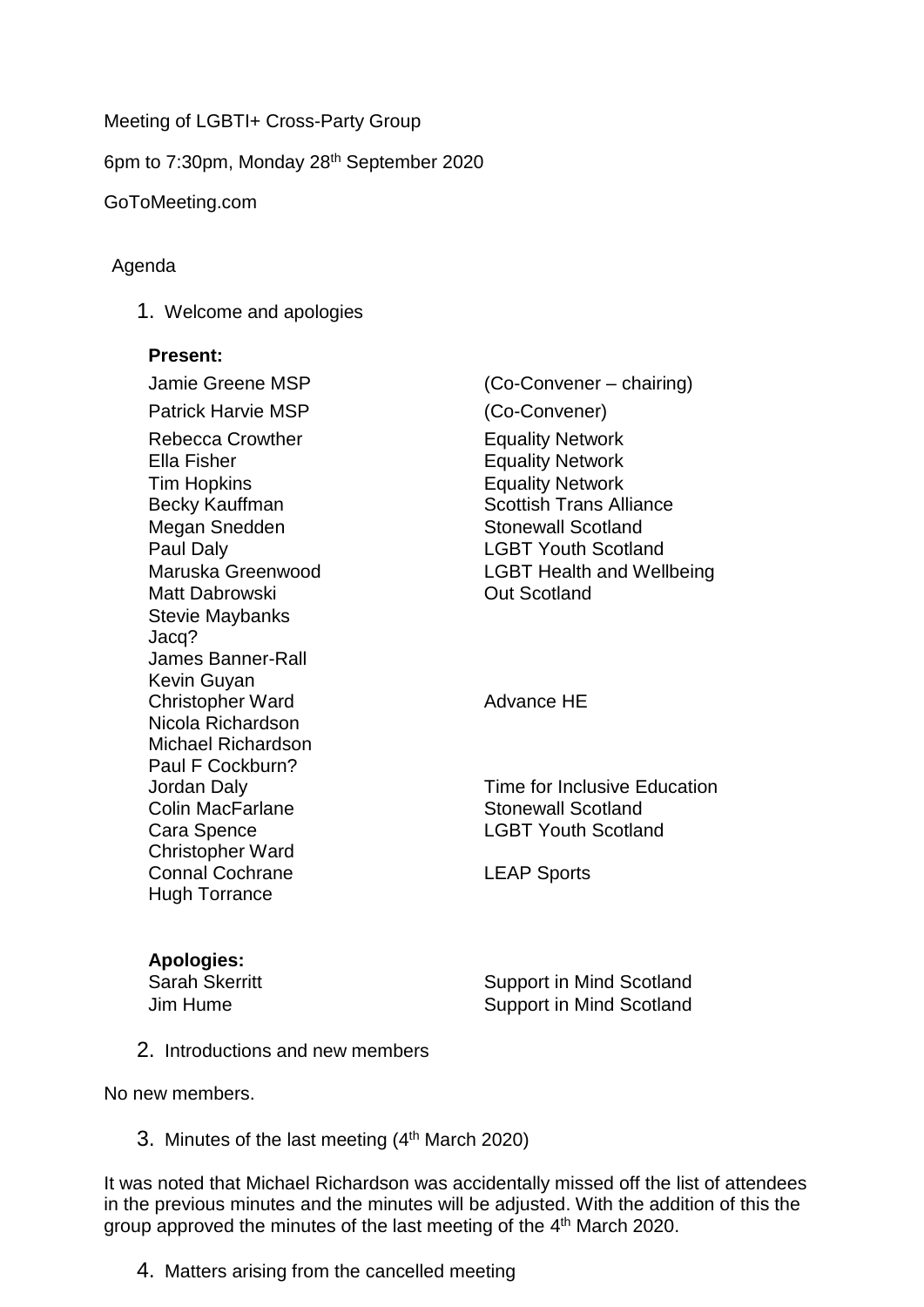It was acknowledged that a meeting was missed on the 20<sup>th</sup> of May due to the Covid-19 pandemic.

# 5. AGM business

The Annual Return Form had been circulated to all members of the group prior to this meeting. Patrick Harvie and Jamie Greene were confirmed as remaining in their position of co-conveners and it will be discussed if another MSP can be found to be an additional co-convener. Equality Network were confirmed to remain as the secretariat.

6. Hate Crime and Public Order Bill and Inclusive Education

The discussion began surrounding the Hate Crime and Public Order (Scotland) Bill. Tim Hopkins and Becky Kauffman presented on behalf of the Equality Network and Scottish Trans Alliance. Tim started with some of the background on hate crime legislation in Scotland and the UK and laying out the changes to language and classification in the new bill including fixing out of date language surrounding sexual orientation and trans people, and making intersex a separate protected characteristic instead of being included under transgender as it is currently. Tim then went on to explain the wide amount of consultation done by Lord Bracadale prior to the drafting of this bill and the controversy surrounding the inclusion of making 'stirring up hatred' a crime within part 2 of the bill. He laid out how this already works within the English law, including that it has only been used twice in the last 10 years. He mentioned the changes Humza Yousaf announced a week ago that means for it to be a crime the person accused had to have the intention of stirring up hatred. However, Tim stated that some would still not feel that change is enough due to what they see as an infringement of freedom of speech. He went on to explain that the Conservatives have said they want the bill scrapped until after the election which is meant to be held in May 2021 and which may be delayed by six months or so due to Covid. This delay would mean the bill won't happen for at least another few years which Tim argued is longer than people can afford to wait right now.

Becky Kauffman added that the opposition is rooted in legitimate arguments which are easy for those who want equality but who are also concerned about the protection of freedom of speech to agree with. However, she stated that most of the opposition, especially within the media, exaggerates what the actual impact will be. She also stated a concern that explicitly naming sexual orientation and religion as needing protected against the stirring up of hatred could create a hierarchy of protected characteristics. She suggested that instead a broader statement should be made leaving freedom for debate without intention to cause harm for all protected characteristics. Becky and Tim finished their presentation by saying in the future they would like to bring together stakeholders for the bill for further discussion.

Patrick stated he agreed with Becky that a more broad statement would be good rather than creating a hierarchy within the protected characteristics. However, he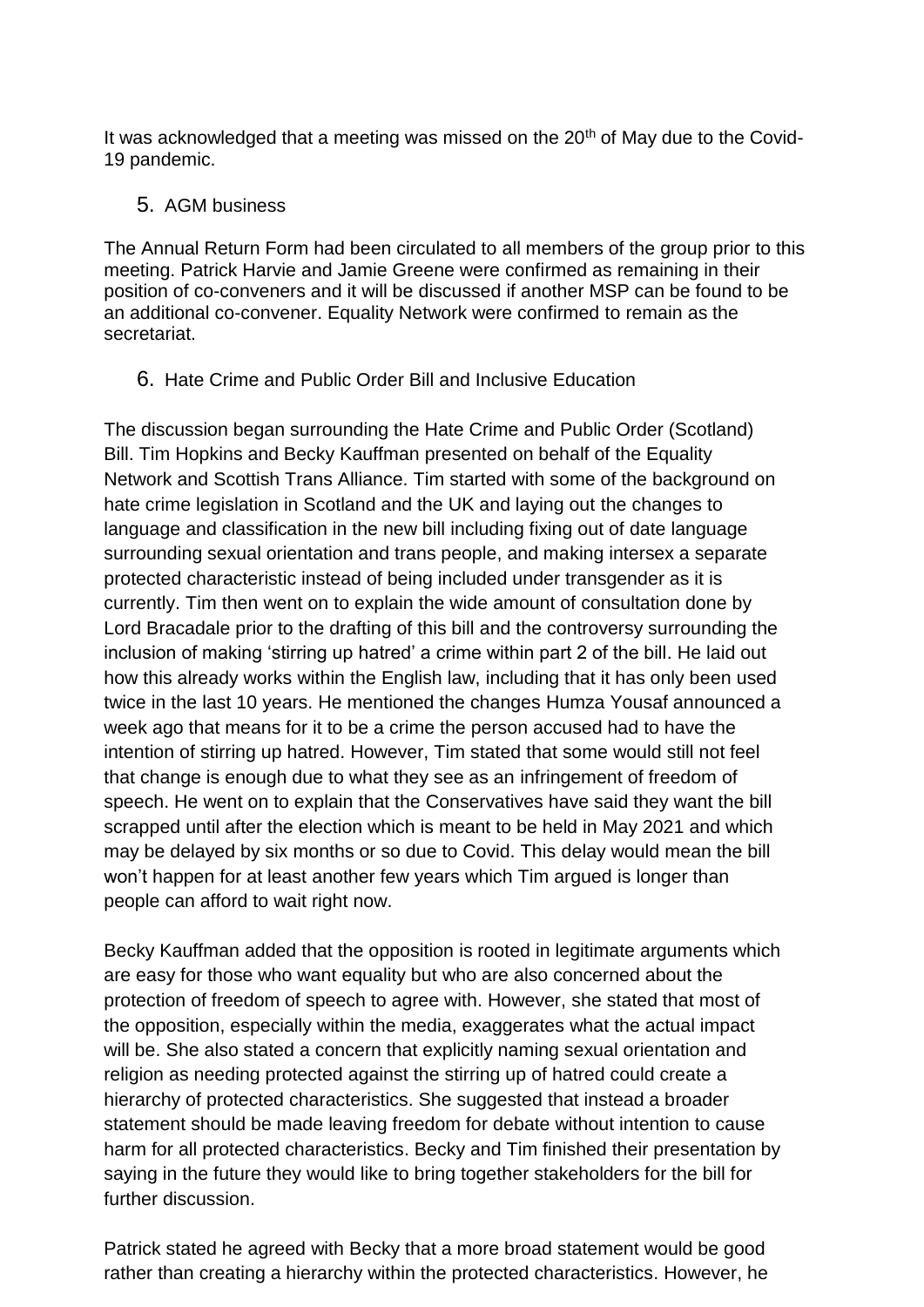doesn't feel that getting rid of the stirring up hatred offence is the way to go as he believes it has worked well for racial hatred and doesn't see why it couldn't just be replicated. He stated that the concept of free speech has been co-opted by the far right. He also pointed out that clearly it does not greatly limit free speech as the stirring up of racial hatred offence has not stopped the press or political parties stirring up racial hatred. He finished by saying the mess is not in the bill but in the context the bill is landing in.

Michael Richardson asked that, if the stirring up racial hatred offence has been used so little is it hard to use? If so, how effective would the same method be for sexual orientation related hatred offences? Tim said there are 3-4 cases raised every year in the last decade so it is used on a consistent basis. He stated that the reason the numbers are so low is because it is a very focused offence. He stated that when Equality Network consulted on the 2009 bill they didn't push to include this offence because it is so rarely used but it is good to have and good to have the law prepared for occasions when it is needed. Patrick added that some protests to this bill are genuine but some people would oppose anything protecting LGBT people.

Jamie Greene stated that while the number of homophobic hate crimes in the UK in 10 years has trebled, numbers of prosecutions, at least in England, are fairly low. He asked under what law are the Scottish hate crimes currently prosecuted and how does that differ from the provisions of the English hate crime. Tim said the main hate crime law in England is the same as in Scotland, statutory aggravation. In Scotland cases reported last year were about 1400. Unlike England, in Scotland a much larger proportion are prosecuted, at least 90% and a majority are successful. He stated that the stirring up hatred offence is very focused so has few convictions, it is mostly focused at stirring up mass hatred. Jamie clarified that it is therefore mostly focused on affecting the actions of others and the stirring up of hatred in others. Tim agreed saying that is why it is a public order bill, because it is about the action's effect on the public.

Becky here explained that the difference between statutory aggravation and the stirring up of hatred offence is that cases of statutory aggravation are attached to another crime which has a victim, the stirring up of hatred offence does not have a 'victim' it can be attached to.

Patrick said the stirring up of hatred offence can also be used for online aggravation that, were it to be done in person, would be charged as a breach of the peace. The discussion was finished with Patrick reminding everyone that anyone who wants to be part of the ongoing dialogue set up by Tim and Becky should email the CPG email address.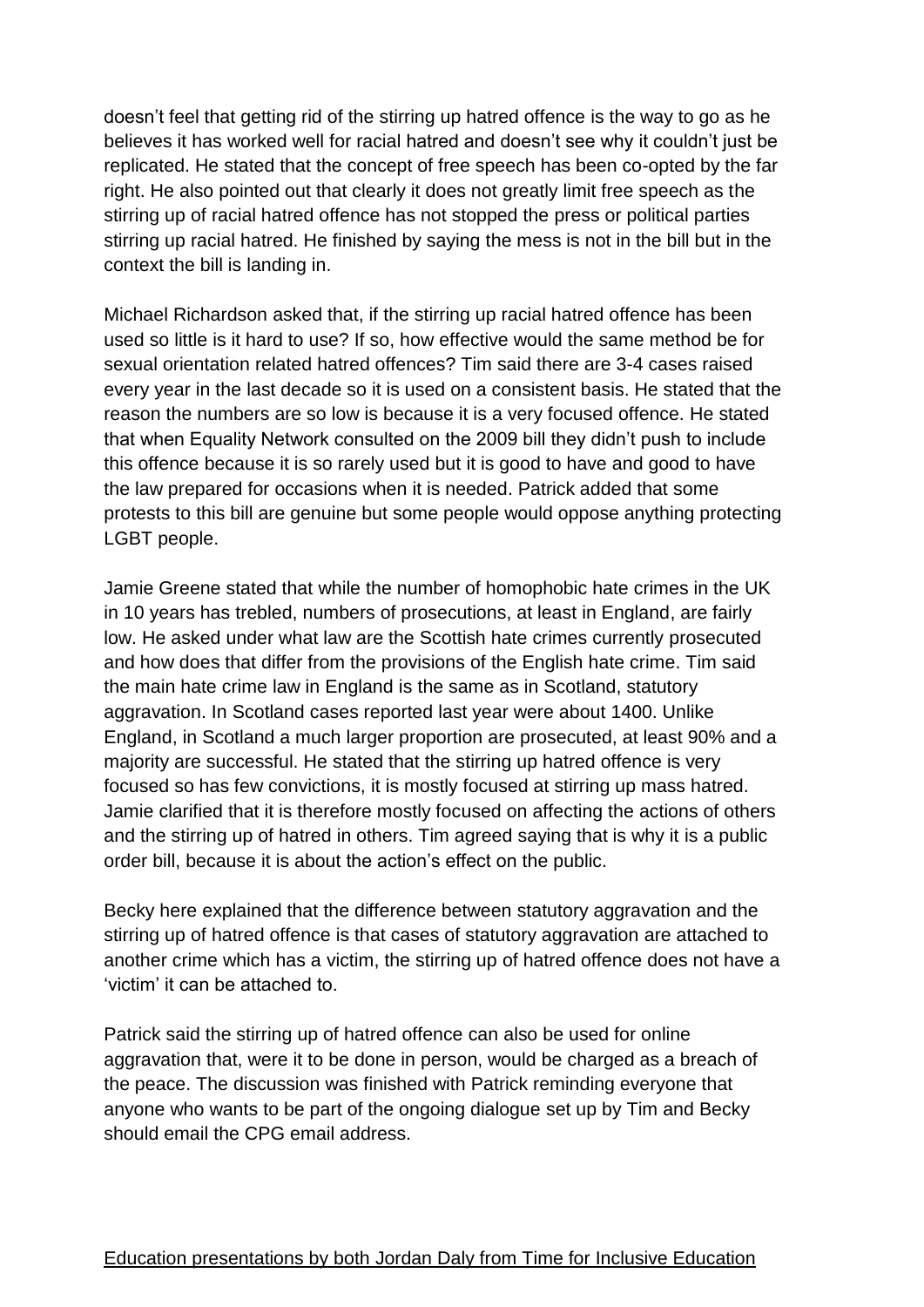# (TIE) and Paul Daly from LGBT Youth

Jordan began this section by discussing the progress of the inclusive education working group. He said that it is still active but stated that with the restrictions of Covid it has been unable to meet since January and therefore may not meet its target of completing its work by the election. He informed the group that some pieces of work were done but were now with the Scottish government such as some of the guidance. The group is also in need of further resources to complete other areas of work. He stated there was a positive update in the last few weeks when Education Scotland said they would bring forward LGBT+ education benchmarks. The SQA has also set up a subgroup but Jordan said that groupwide there had not been a lot of progress since the pandemic started. TIE has however kept doing work of their own accord, which should speed progress up.

Jordan also stated that TIE funding has been an issue, everything they do is voluntary whilst they work other jobs which isn't sustainable. They put a funding application in to the Scottish Government in September last year for the Families and Communities Fund. This fund was supposed to give the outcome of applications by Christmas 2019 but was delayed due to the UK budget. It was then delayed until February 2020, then March, and now they still haven't heard a result. The most recent delay said applicants would hear by the end of September 2020 with the start date for the funding being moved to April 2021 with a year being removed from the fund. However, that date for the end of September is in three days and they still haven't heard anything so it may be delayed again.

Cara Spence from LGBT Youth who also sits on the group says she and many other members of the group have been keen to meet since the pandemic and the issue seems to lie more with statutory bodies. She said that LGBT Youth will be thinking of inclusive education and funding for it in their manifesto calls, based on what is currently likely to be achieved.

Jordan reiterated that the fact the fund has been heavily delayed doesn't help with moving forwards because if any of the group members were successful they would have been able to take certain tasks and delegate the rest so the process would have been quicker and clearer.

Jamie Greene asked in the chat what would happen if learning went to a blended part-online model. Cara said there is still some delivery of teaching materials but mostly done from individual effort. She stated it needs to be looked at what resources would look like in a blended model if more go digital but it has not currently been discussed.

Colin MacFarlane said some staff in the education department have been redeployed because of Covid which is why there is possibly a lack of focus. Patrick acknowledged all the pressure the pandemic has put on the government but said 6 months in they need to be more responsive to the issues it has caused, especially those placed on the voluntary sector. He said he and Jamie will try and raise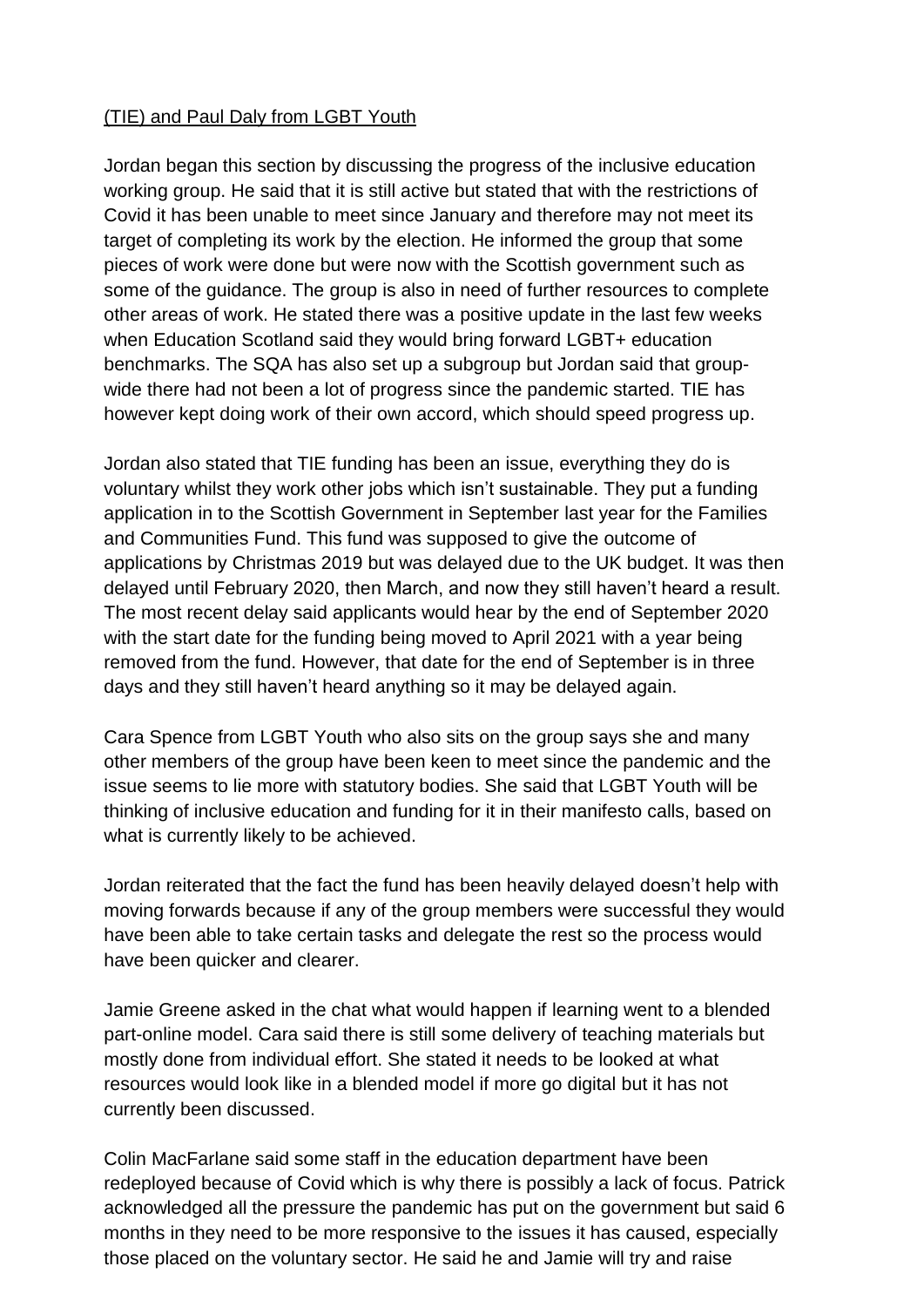questions about the fund, possibly as a Parliamentary Question. Jamie agreed in the chat to submit one if it is given to him.

Tim agreed that it is now unlikely that any implementation will occur before the election. He said that Equality Network, Scottish Trans Alliance, Stonewall Scotland, and LGBT Youth have been meeting with parties about the election and have been asking parties about education recommendations implementation. He stated that it should be a no brainer, and that it was important to get it put in manifestos to ensure commitment. Jordan agreed this needs to be firmly in the manifestos due to the climate we are currently in.

Paul Daly then presented about the LGBT charter run by LGBT Youth. He explained the charter is accessible to all organisations not just schools. His presentation covered what the charter does and the requirements it has for participating schools. In 2019-20 1,400+ teachers have been trained, 22 schools awarded the LGBT charter, and 74 schools included in the new 'cluster' approach which helps the schools work together to achieve it. He explained the process and the resources their LGBT charter hub provides, which was launched last week. This hub gives schools the ability to have inter-school discussions which allows for collective learning and sharing of knowledge and experience. Paul set out the standards the scheme requires and the engagement looked for within schools and explained the training they deliver. Cara thanked Paul for stepping in as Caitlin who was originally meant to give the presentation was unable to attend this meeting. Cara said the most commonly asked question is how they know it makes a difference. She said they are very evidence-based using impact assessments, proof of visibility, and consistent evaluations to ensure it is having the desired impact.

Jordan then gave the final presentation of the meeting on TIE's recent survey on lockdown and online bullying. This was the only survey on online bullying in lockdown in the UK. 1,015 young people across all 32 local authority areas in Scotland participated. The majority (74%) were school pupils and most of the rest were at college and university. 35% of the participants were LGBT+. Prior to lockdown 26% of LGBT+ respondents said their emotional wellbeing was negative, during lockdown it was 69%. Jordan went on to breakdown a lot of the statistics with regards to the bulling online during lockdown and the proven increase in its occurrence. Qualitative data said in normal life there was often respite at school but with lockdown this disappeared and the bullying intensified. Many said they were unlikely to report it to the teacher because they didn't see how the teacher could do anything outside of the classroom.

Patrick thanked Jordan for this survey. He said he has also seen an increase in hostility and that he sympathizes with the children experiencing it, some in a less safe home environment.

Patrick went on to say there was time for two questions which he acknowledged wasn't very much and that both of these presentations could have been a meeting on their own. Nicola Richardson asked what the cost is for schools to do the LGBT